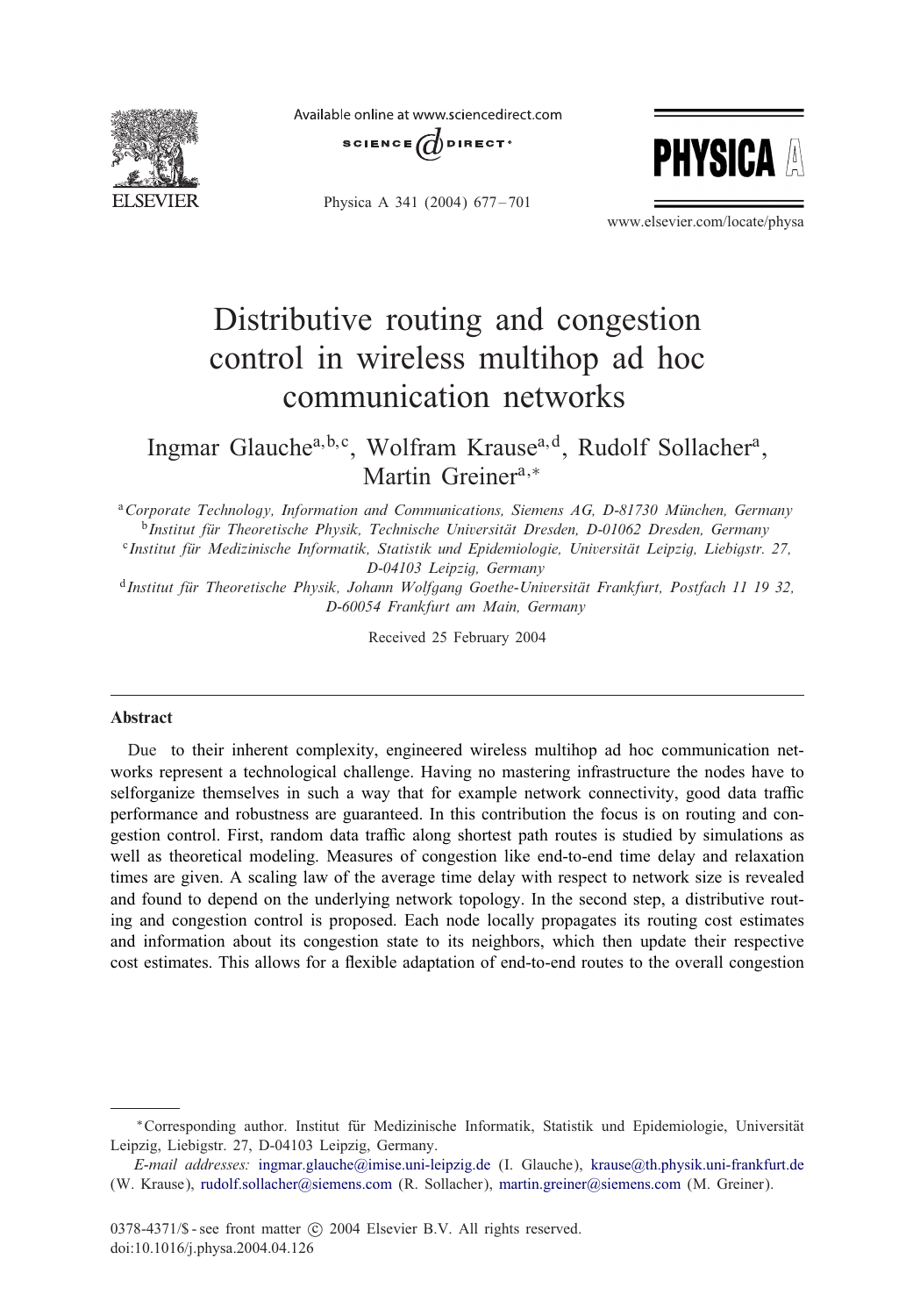state of the network. Compared to shortest-path routing, the critical network load is significantly increased.

-c 2004 Elsevier B.V. All rights reserved.

*PACS:* 05.10.Ln; 05.65.+b; 84.40.Ua; 89.20.−a; 89.75.Fb

*Keywords:* Dynamics on complex networks; Information and communication technology; Wireless multihop ad hoc networks; Data traffic; Distributive congestion control

## 1. Introduction

In two previous Papers [\[1,2\]](#page--1-0) we have already discussed the so-called wireless multihop ad hoc networks. They represent an engineered communication network, which reveals many facets of very intriguing and complex behavior. In this respect they fit nicely into the cross-disciplinary realm of the Statistical Physics of complex networks [\[3–5\]](#page--1-0), which has already opened its doors for other communication networks like the Internet, but also for biological and social networks.

Wireless multihop ad hoc networks represent an infrastructureless peer-to-peer generalization of todays wireless cellular phone networks. Instead of being slaved to a central control authority, each node not only sends or receives packets, but also forwards them for others. Consequently, communication packets hop via inbetween ad hoc nodes to connect the initial sender to the final recipient. A lot of coordination amongst the nodes is needed for the overall network to perform well. They have to ensure network connectivity, good data-traffic performance and robustness against various forms of perturbations, just to name but the most important issues. Because of this intrinsic coordination, wireless multihop ad hoc networks represent an excellent example of what is called a selforganizing network. However, their biggest challenge is yet to come, how to get selforganization to work.

The connectivity issue has already been discussed quite extensively [\[1,6–9\]](#page--1-0), also addressing interference effects  $[10,11]$ . In one form or the other all these efforts relate to continuum percolation [\[12–14\]](#page--1-0). An interesting distributive scheme has been put forward in Ref. [\[1\]](#page--1-0), which turned out to be amazingly robust, guaranteeing strong network connectivity almost surely; we will briefly touch upon this scheme again in Section [2.1.](#page--1-0) The robustness issue with respect to selfish users has received inspirations from the biological immune system and distributive algorithmic suggestions have been put forward [\[15\]](#page--1-0).

As to data-traffic performance, estimates on the throughput, i.e., the capacity of how much end-to-end traffic the network is able to handle without overloading, have been given. In Ref. [\[16\]](#page--1-0) a rigorous upper bound has been derived to scale with the square root of the network size. Refined estimates have been given in  $[2]$ , revealing that the scalability of the throughput depends on the underlying network structure. Besides several other idealistic assumptions, these estimates have employed shortest-path routing. Although several proactive and reactive routing schemes have already been discussed